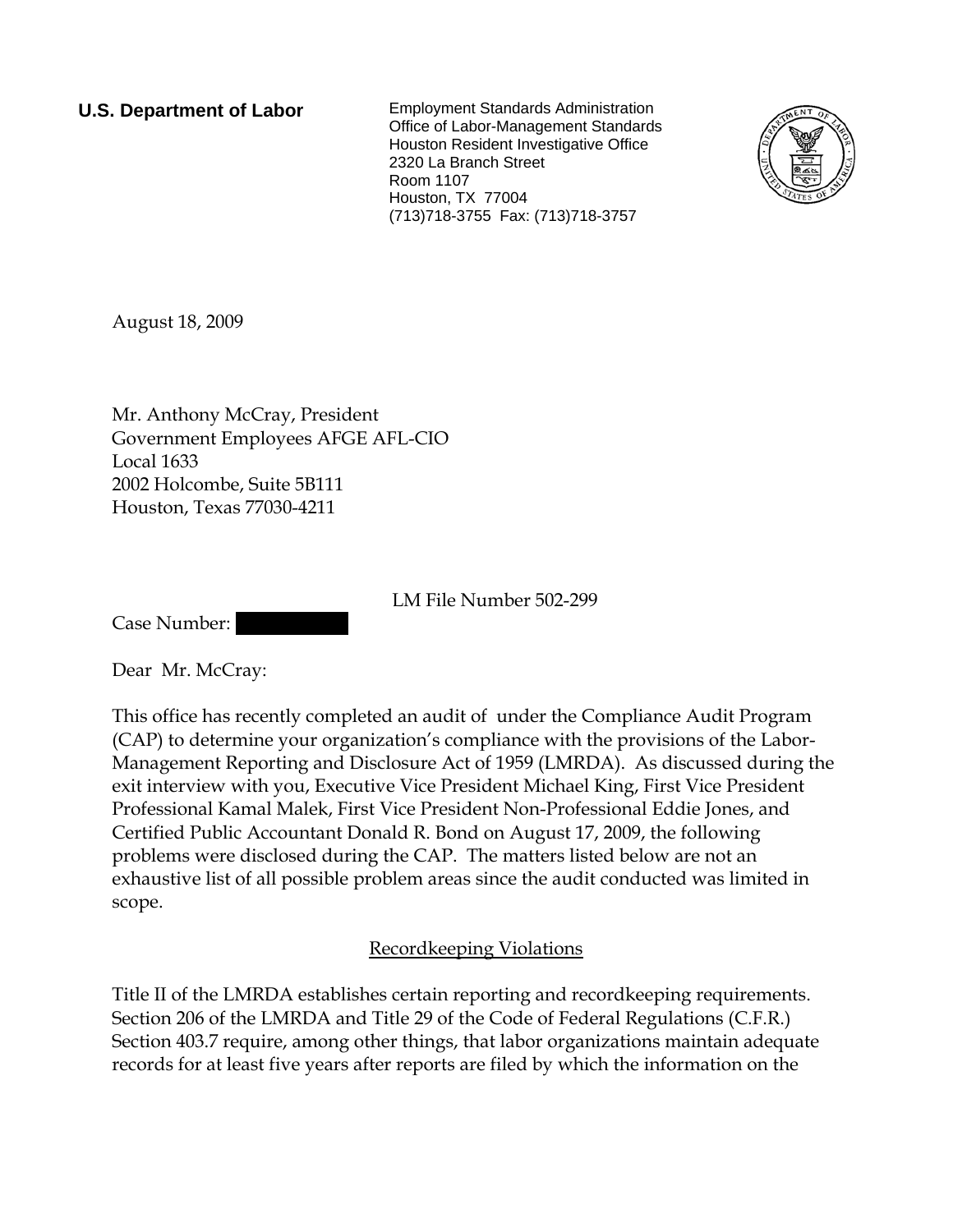Mr. Anthony McCray August 18, 2009 Page 2 of 4

reports can be verified, explained and clarified. Pursuant to 29 C.F.R. Section 458.3, this recordkeeping provision of the LMRDA applies to labor organizations subject to the requirements of the Civil Service Reform Act of 1978 (CSRA) as well. Therefore, as a general rule, labor organization must retain all records used or received in the course of union business.

For disbursements, this includes not only original bills, invoices, receipts, vouchers, and applicable resolutions, but also documentation showing the nature of the union business requiring the disbursement, the goods or services received, and the identity of the recipient(s) of the goods or services. In most instances, this documentation requirement can be satisfied with a sufficiently descriptive expense receipt or invoice. If an expense receipt is not sufficiently descriptive, a union officer or employee should write a note on it providing the additional information. For money it receives, the labor organization must keep at least one record showing the date, amount, purpose, and source of that money. The labor organization must also retain bank records for all accounts.

The audit of Local 1633's 2008 records revealed the following recordkeeping violation:

Information not Recorded in Meeting Minutes

During the audit, you advised OLMS that the executive board authorized the Christmas party committee to receive per diem for the time they spent working at the Christmas party and roundtrip mileage for traveling to the Christmas party location. The Bylaws for AFGE Local 1633 require that necessary local expenditures and the procedures for payment of authorized local expenditures be authorized by an annual budget, the membership, and the executive board. Although these expenditures were discussed at one of the committee's meetings, there was no formal authorization by the annual budget, the membership, or the executive board to incur this expense. Minutes of all membership or executive board meetings must report any disbursement authorizations made at those meetings.

Based on your assurance that Local 1633 will retain adequate documentation in the future, OLMS will take no further enforcement action at this time regarding the above violation.

## Other Violation

The audit disclosed the following other violation: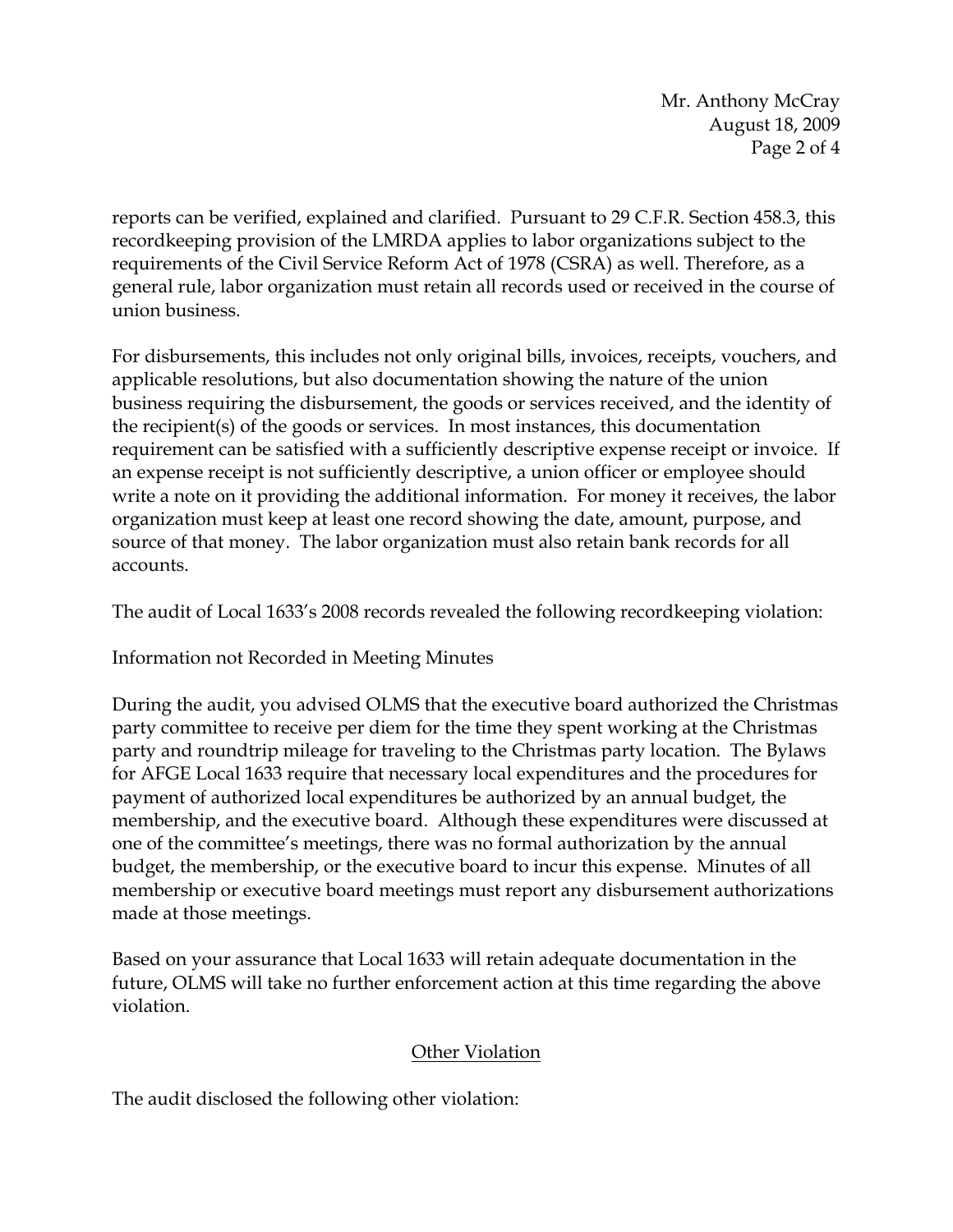Mr. Anthony McCray August 18, 2009 Page 3 of 4

Inadequate Bonding

Pursuant to 29 C.F.R. Section 458.35, officers and employees of any labor organization subject to the CSRA are required to be bonded in accordance with Section 502(a) of the LMRDA. This provision requires that union officers and employees be bonded for no less than 10% of the total funds those individuals or their predecessors handled during the preceding fiscal year. Officers and employees of Local 1633 are currently bonded for \$30,000; however, they must be bonded for at least \$40,396.

The audit revealed that Local 1633's officers and employees were not bonded for the minimum amount required at the time of the audit. However, the union obtained adequate bonding coverage and provided evidence of this to OLMS during the audit. As a result, OLMS will take no further enforcement action regarding this issue.

## Other Issue

Signing Blank Checks

During the audit, you advised you sign blank checks. Your union's policy requires that all checks be signed by the president and treasurer. The two signature requirement is an effective internal control of union funds. Its purpose is to attest to the authenticity of a completed document already signed. However, signing a blank check in advance does not attest to the authenticity of a completed check, and negates the purpose of the two signature requirement. OLMS recommends that Local 1633 review these procedures to improve internal control of union funds.

I want to extend my personal appreciation to you for the cooperation and courtesy extended during this compliance audit. I strongly recommend that you make sure this letter and the compliance assistance materials provided to you are passed on to future officers. If we can provide any additional assistance, please do not hesitate to call.

Sincerely,

Investigator

||| || |||||

cc: Michael King, Executive Vice President